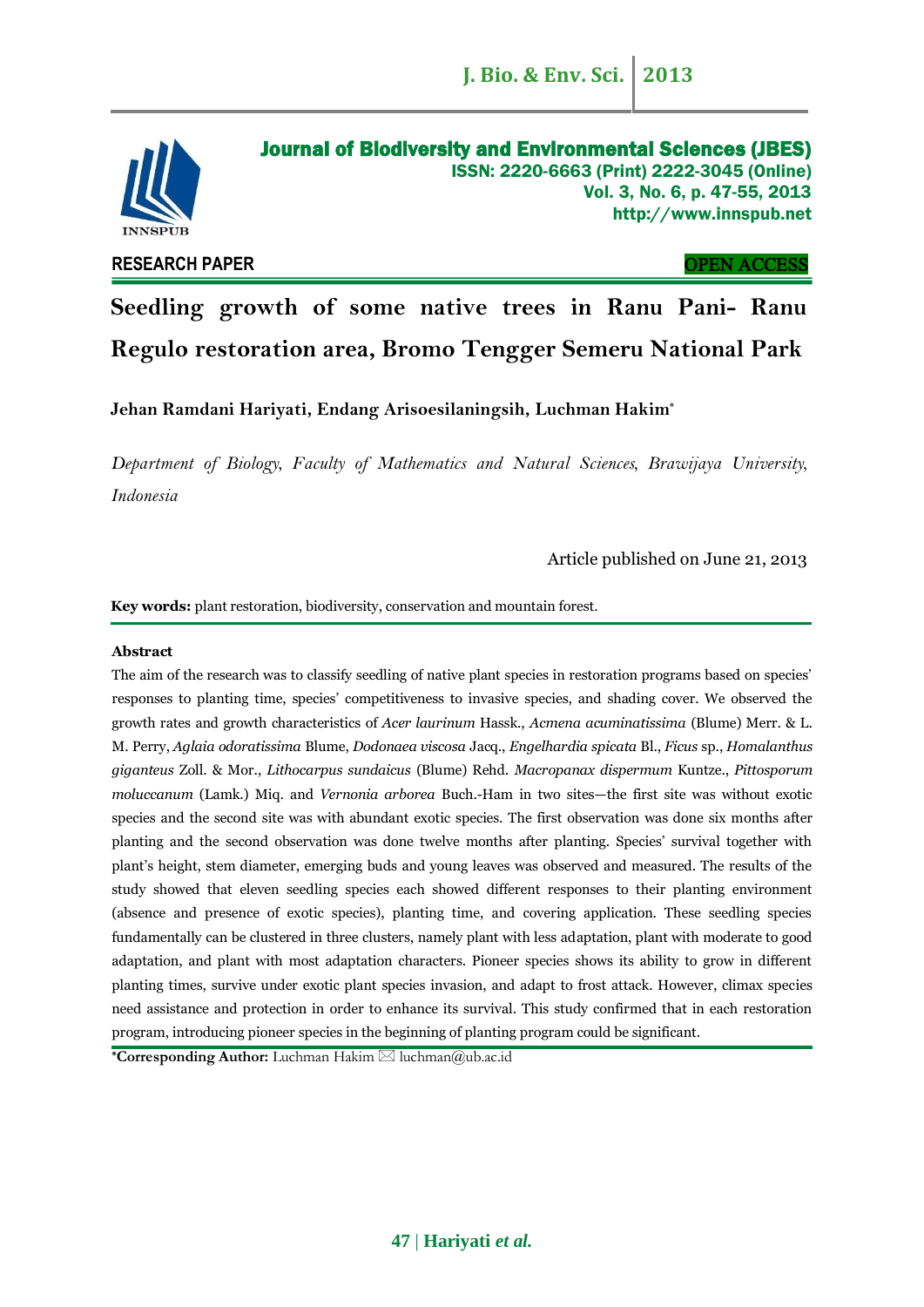# **Introduction**

Conservation of mountain forest has been recognized as crucial. Ecologically, mountain forest plays an important role in hydrological process to supply water resources (Brauman *et al.,* 2007). Mountain forest is a habitat of numerous plants (Xu *et al.,* 2005) and animals (Cordeiro and Howe, 2001) which become potential resources to enhance local people's prosperity (Ellefson, 2000). In recent global discussion related to global warming mitigation, mountain forest ecosystems contribute significantly in carbon sequestration system (Hairiyah and Rahayu, 2007).

The impacts of human activities to mountain biodiversity have been documented in many parts of the globe (Lambin *et al.,* 2001; Young *et al.,* 2005; Nogués-Bravo *et al.*, 2008), including Indonesia. Among them, economical background is considered important in increasing deforestation rates (Lambin *et al.,* 2001). Local people live surrounding the forest often lack of infrastructure and basic education. Economic system is limited and many people are poor with inadequate access to public facilities (Kamanga *et al.,* 2009). Electricity is often absent and energy for cooking is generated from wood. These conditions are often reported to contribute to illegal logging and damage many biodiversity forms in mountain forest (Primack, 1991; McNeely, 2003). In mountainous environment, however, the cold temperature leads local people to cut and collect tree to set fire in order to increase the temperature.

Bromo Tengger Semeru National Park is one of the significant areas for mountain biodiversity conservation in East Java, Indonesia. Degradation of mountain forest in Bromo Tengger Semeru has occurred for long time. The anthropogenic factors has been identified contributes significantly to forest disturbance. A strategy to restore degraded mountain forest, however, is complicated due to numerous limitations, including biotic, physical and sociocultural factors (Hakim *et al.*, 2011). The biotic factor comes from the abundant exotic plant species in the degraded land. In Bromo Tengger Semeru, the most abundant exotic species is *Eupatorium odoratum*  (Qomaruddin *et al.*, 2012). In mountainous environment, physical factors are often related to the cold temperature and frost attack, especially in dry season. In a long dry season, however, there is also forest fire which contributes to vegetation disturbance (Macyk *et al.*, 1989; Hakim *et al.*, 2011).

In the beginning of 2010, a restoration program to save degraded forest in Bromo Tengger Semeru has been initiated and supported by JICA (Miyakawa, 2010). For the experimental site, the area surrounding Lake Ranu Pani and Ranu Regulo has been chosen as an experimental block (Hakim *et al.,* 2011). The restoration programs was expected to create the original ecosystem of Ranu Pani – Ranu Regulo forest for many purposes, including protecting Lake Ranu Pani Ranu Regulo from sedimentation, providing habitat for plants and animals, and enhancing the economic aspects of local people in Ranupani Village. In the implementation, there are many native plants seedling which have been restored in Ranu Pani – Ranu Regulo experimental block (Hakim, 2012). So far, there is no information on the success of the restoration program, particularly in the context of plant survival and their growing characteristic after planting. This information is principally important to provide basic information to ensure restoration success. Research on post planting is important particularly for monitoring growth of increase in height and stem diameter (West *et al.,* 1999; Guerrant and Kaye, 2007; Cole *et al.,* 2010; Coble *et al.,* 2012). Such post planting evaluation was done intensively in North America and Australia, but it was lack survey in tropical ecosystem. A survey on spontaneous and direct seedling of native plant trees has observed in tropical mountain forest (Cole *et al.,* 2010), but there are no assessment in planting success. In the assisted restoration program by planting trees seedling, the plant survival and growing characteristic after planting was considered important. In mountain environment, it is particularly important due to seedling often facing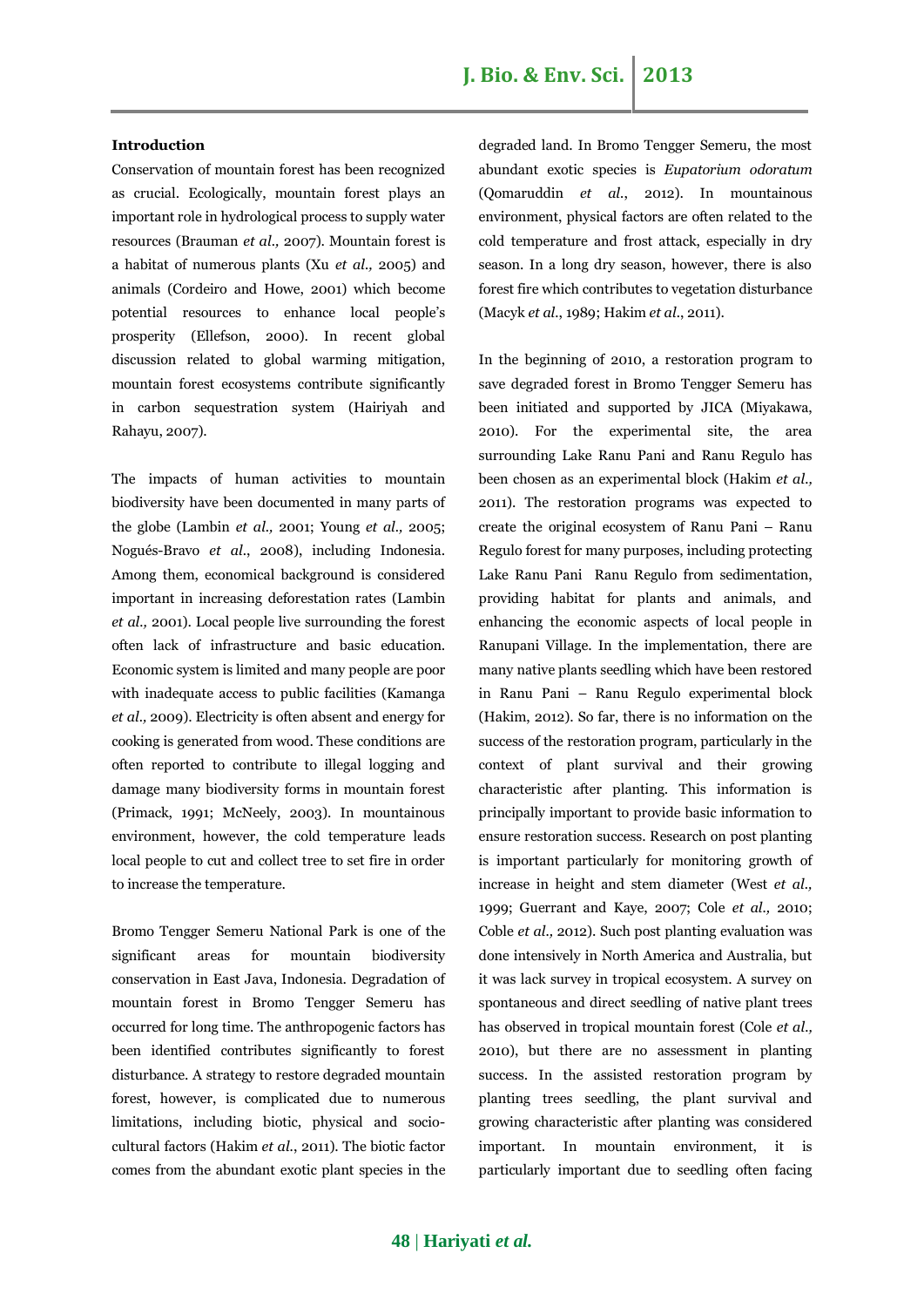physical and physiological barriers to sustain seedling grows. This information was crucial and become the basic information to improve restoration success in tropical mountain forest. The objective of this research is to classify seedling plant species in restoration programs based on plant survival under different environment, plant responses to frost attack and planting time.

### **Material and method**

### *Study area*

The study was carried out at Ranu Pani – Ranu Regulo experimental block, Bromo Tengger Semeru National Park, East Java, Indonesia. The experimental block lies on the altitude of 2.000-2.200 m asl. The average annual rainfall recorded is about 6.000 mm per year and temperature is about  $3^{\circ}$ -20 $^{\circ}$ C (Hakim, 2011). Previously this area is covered by tropical mountain forest with abundant epiphytes and lianas in tree trunks. Our previous survey shows that several secondary and climax mountain forest in this area contains many plant tree species which become an ideal referential site to the original model of past forest structure before degradation (Hakim *et al.,* 2011). The experimental block for the restoration program in this area has two fresh water mountains lakes, namely Lake Ranu Pani and Lake Ranu Regulo. Lake Ranu Pani has been heavily disturbed due to rapid development of Ranupani Village and its unsustainable agricultural practices. Ranupani Village is a traditional settlement, which is located inside the national park system (Hakim *et al.,* 2011).

#### **Methods**

The experimental block was divided into nineteen 25 x 25 m planting experimental plot (Plot A to S, Fig. 1). Eleven species seedlings which were planted in different planting time were chosen, encompassing *Acer laurinum* Hassk., *Acmena acuminatissima* (Blume) Merr. & L.M. Perry, *Aglaia odoratissima* Blume, *Dodonaea viscosa* Jacq., *Engelhardia spicata* Bl., *Ficus* sp., *Homalanthus giganteus* Zoll. & Mor., *Lithocarpus sundaicus* (Blume) Rehd. *Macropanax dispermum* Kuntze., *Pittosporum moluccanum* (Lamk.) Miq. and *Vernonia arborea* Buch.-Ham. The first planting time was in January 2012, while the second planting time was in May 2012. January was the highest season for rain, while May was the end of the rainy season with low rain.

In order to identify the impact of seedling plant competition with invasive plant species, two plots were observed respectively. The first plot was a site where seedling grew together with invasive species, and the second plot was a site where seedling grew without invasive species. In the second plot, invasive species were cleared regularly to maintain the cleanliness of the site from shrub disturbance. Survival of species and measurement of plant's height, stem diameter, emerging buds and young leaves was done in two times. The first measurement was conducted sixth months after planting, and the second measurement was done twelve months after planting. In order to assess the effectiveness of frost protection, the measurement was done twelve months after seedling planting. The first measurement could not be done since frost come in July to August.

The impact of planting time to the plant survival was observed to the two-seedling population. The seedling planted in January was measured in August, while the seedling planted in May was measured in December 2012. In every plot observation, the survival of seedling was counted and the morphological characteristics were observed including plant's height, stem diameter, emerging buds and young leaves. The bud and leaves abundance were observed based on the abundance parameter (Table 1).

The data generated from the experimental field was recorded, tabulated and analyzed descriptively. The statistical significances were analyzed using Gen Stat 15.0. The classification of native species seedlings based on multivariate cluster with 80% similarity and bi-plot analysis using Paleontological Statistics (PAST) program.

# **Results and discussion**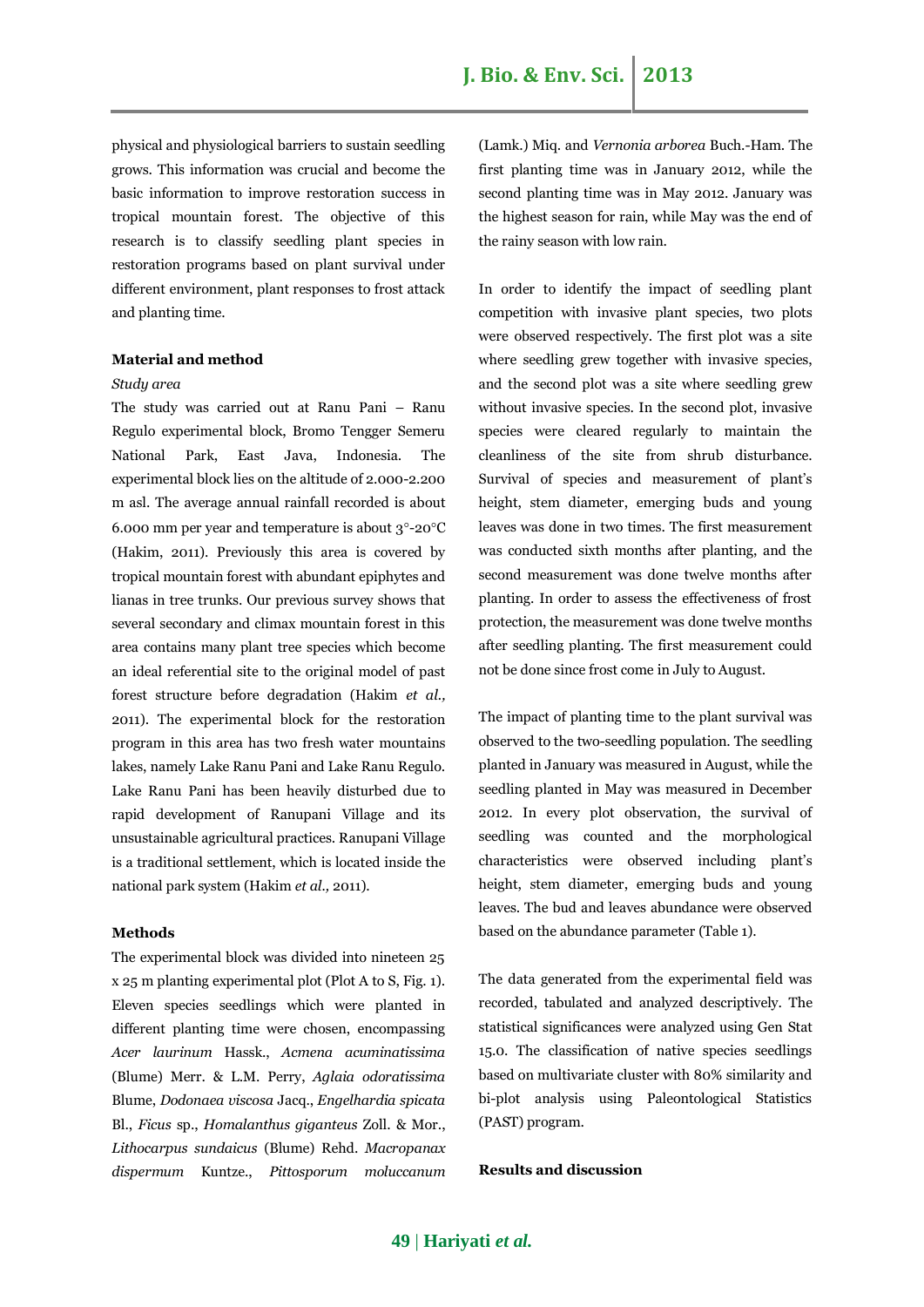*Seedling survival under the absence and presence of exotic species*

In planting area with invasive plant species, the seedling of *E. spicata*, *H. giganteus, P. moluccanum, V. arborea* and *Ficus* sp. had survival rates of about 68.75-100%, indicating that invasive species provided low impact to seedling survival rates. Conversely, there is tendency of invasive shrubs contribution to frost attack countermeasure. D'odorico *et al.* (2010) concludes that shrubs maintaining warmer temperature and humidity of site's environment. The plant height and stem diameter grew very low. There were no increasing buds among *E. spicata*, *H. giganteus, P. moluccanum, V. arborea* and *Ficus* sp. in the first measurement. Buds emerged and increased to  $6.26 - 13.31 %$  in the second measurement. This phenomenon means that in the first month, seedling tended to be dormant, and grew only after the sixth months of planting. Plant dormancy is also supported by the number of leaves. There were no new leaves until six months after first planning, but leaves increased up to 4.17 % in the second measurement (Table 2).

| Table 1. Abundance parameter |  |
|------------------------------|--|
|------------------------------|--|

| Value                            | Explanation                               |  |  |  |
|----------------------------------|-------------------------------------------|--|--|--|
|                                  |                                           |  |  |  |
| O                                | Characters were not found on seedlings    |  |  |  |
|                                  |                                           |  |  |  |
| 1                                | Characters found on seedlings $\leq 25\%$ |  |  |  |
|                                  |                                           |  |  |  |
| $\mathbf{2}$                     | Characters found on seedlings 26% - 50%   |  |  |  |
|                                  |                                           |  |  |  |
| 3                                | Characters found on seedlings 51% - 75%   |  |  |  |
|                                  |                                           |  |  |  |
| 4                                | Characters found on seedlings 76% - 100%  |  |  |  |
| (Arisoesilaningsih et al., 2001) |                                           |  |  |  |

In the area without invasive plant species, *A. laurinum, A. acuminatissima, A. odoratissima, L. sundaicus* and *M. dispermum* seedlings had survival rates of about 48.48 to 100%. The lowest survival rates found in such plots seems to be related to the ability of the sites to countermeasure frost attack. It was particularly shown by the lowest value of plant's height, stem diameter, bud and young leave abundance after sixth months of planting. During these periods (June to August), frost is often reported to attack Ranupani area and disturbed many crops. Importantly, *D. viscosa* showed adaptability to grow in both areas. *D. viscosa* is known as one of the most important species for mountain target succession (Van Steenis, 2010).

|  |  |  | <b>Table 2.</b> Plants survival rates and growth characteristics under different environments. |  |  |
|--|--|--|------------------------------------------------------------------------------------------------|--|--|
|  |  |  |                                                                                                |  |  |

| <b>Sites</b>                           | Taxa                                                                          | <b>Survival Rate</b> | Growth (%)                  |                               |                                |                               |                           |  |
|----------------------------------------|-------------------------------------------------------------------------------|----------------------|-----------------------------|-------------------------------|--------------------------------|-------------------------------|---------------------------|--|
| environm<br>ent                        |                                                                               | (%)                  | Observation<br>Month        | Height                        | Stem diameter                  | Bud abundance                 | Young leaves<br>abundance |  |
| With<br>Invasive                       | $E.$ spicata <sup>1,4</sup><br>$H.$ giganteus <sup>2</sup>                    | 68.75-100            | 6th                         | 8.02-21.88<br>$(\pm 7.59)$    | 11.09-29.24<br>$(\pm 11.15)$   |                               | 4.17<br>$(\pm 2.41)$      |  |
| shrubs                                 | P. moluccanum<br>V. arborea<br>Ficus sp.                                      |                      | 12th                        | $2.84 - 4.83$<br>$(\pm 1.41)$ | 2.35-7.02<br>$(\pm 2.64)$      | 6.26-13.31<br>$(\pm 4.99)$    |                           |  |
| Cleared<br>invasive<br>shrubs          | A. laurinum <sup>4</sup><br>A. acuminatissima<br>A. odoratissima <sup>1</sup> | 48.48-100            | 6th                         | 2.88-16.76<br>$(\pm 6.79)$    | 39.12-284.33<br>$(\pm 19.79)$  | $0.08 - 3.59$<br>$(\pm 1.77)$ | 2.50<br>$(\pm 1.12)$      |  |
|                                        | L. sundaicus<br>$M.$ dispermum <sup>1,4</sup>                                 |                      | 12th                        | $1.28 - 5.54$<br>$(\pm 2.40)$ | $0.12 - 21.35$<br>$(\pm 9.30)$ | 5.67-13.39<br>$(\pm 5.46)$    | 1.96-4.24<br>$(\pm 1.61)$ |  |
| With/cle<br>ared<br>invasive<br>shrubs | $D. \, \text{viscos}a_3$                                                      | 63.27-89.80          | 27.91-41.62<br>$(\pm 6.97)$ |                               | 18.65-66.56<br>$(\pm 9.93)$    | 12.10-20.13<br>$(\pm 10.90)$  | 8.83-9.59<br>$(\pm 0.54)$ |  |

 $1p$ -value of height < 0.05, significant,  $\alpha = 5\%$ 

**2***p*-value of stem diameter < 0.05, significant,  $\alpha$ =5%

**<sup>3</sup>** *p*-value of bud abundance < 0.05, significant, α=5%

**4**  $\overline{F}$ **-test of young leaves abundance >**  $\overline{F}$  **table, significant,**  $\alpha$ **=5%**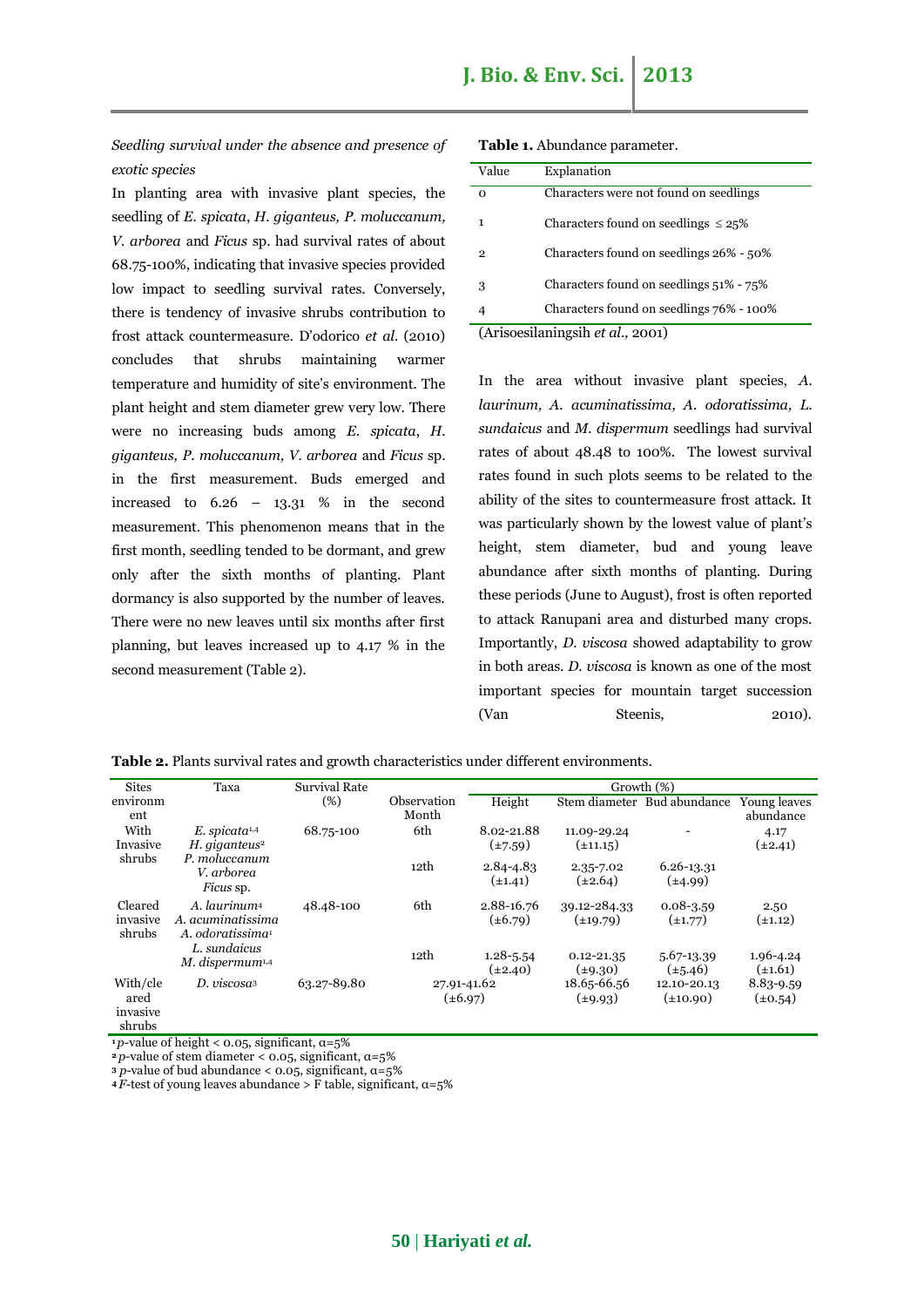#### *The impacts of covering against frost*

Cover application on seedlings provided different impacts to *H. giganteus, E. spicata, A. laurinum, A. acuminatissima*, *A. odoratissima, L. sundaicus* and *M. dispermum* seedlings (Table 3)*.* In such species, covering contributed to enhance seedling survival (Snyder and Melo-Abreu, 2005), in this study is up to 26.67-100%. The seedling of *H. giganteus* had the lowest survival rate, while the seedling of *A. laurinum, M. dispermum A. acuminatissima* had a medium survival rate. As a pioneer species in mountain tropical forest succession, *H. giganteus* seems to be able to survive naturally without covers. The covers, however, provides a significant role as to increase survival rates of *E. spicata*, *A. odoratissima* and *L. sundaicus*. Therefore, technically covering is a prerequisite for such seedling. *D. viscosa*, *P. moluccanum, V. arborea* and *Ficus* sp. Showed better adaptability to frost attack.

| <b>Better Cover</b> | Taxa                           | Observ. | Survival  |               |               | Growth (%)    |              |
|---------------------|--------------------------------|---------|-----------|---------------|---------------|---------------|--------------|
| Applications        |                                | Month   | Rate      | Height        | <b>Stem</b>   | <b>Bud</b>    | Young        |
|                     |                                |         | (%)       |               | diameter      | abundance     | leaves       |
|                     |                                |         |           |               |               |               | abundanc     |
|                     |                                |         |           |               |               |               | e            |
| With cover          | $E.$ spicata <sup>2</sup>      | 12th    | 26.67-100 | 2.12-4.24     | 2.06-26.75    | 22.32-617.39  | 5.55-6.00    |
|                     | $H.$ giganteus <sup>1,2</sup>  |         |           | $(\pm 1.14)$  | $(\pm 8.74)$  | $(\pm 33.34)$ | $(\pm 0.50)$ |
|                     | A. laurinum                    |         |           |               |               |               |              |
|                     | A. acuminatissima <sup>1</sup> |         |           |               |               |               |              |
|                     | A. odoratissima <sup>1</sup>   |         |           |               |               |               |              |
|                     | L. sundaicus                   |         |           |               |               |               |              |
|                     | M. dispermum <sup>1,3</sup>    |         |           |               |               |               |              |
| With/               | D. viscosa                     | 12th    | 60-100    | 1.89-35.74    | 5.34-40.63    | 32.20-92.20   | 5-13.06      |
| without             | $P.$ moluccanum $^{1,3}$       |         |           | $(\pm 14.54)$ | $(\pm 15.48)$ | $(\pm 42.43)$ | $(\pm 2.70)$ |
| cover               | V. arborea                     |         |           |               |               |               |              |
|                     | Ficus sp.                      |         |           |               |               |               |              |
|                     |                                |         |           |               |               |               |              |

**Table 3.** The impacts of covering in plants survival rates and growth characteristics.

<sup>1</sup>p-value of height < 0.05, significant,  $\alpha$ =5%

<sup>2</sup> *p*-value of stem diameter <  $0.05$ , significant,  $α=5%$ 

 $3\overline{F}$ -test of young leaves abundance > F table, significant,  $\alpha$ =5%

*Seedling survival under different planting times* Seedling survival of plants species under different planting times varied. Seedling of *A. acuminatissima, A. odoratissima* and *L. sundaicus* planted in January had survival rates ranging from  $68.75 - 96.75$ %, while the other plants had low survival rates. The survival rates of the seedling of *E. spicata, H. giganteus, P. moluccanum, A. laurinum, Ficus* sp. and *M. dispermum* planted in May showed different responses as an impact of climates. As mentioned above, frost occurring threats seedling growth (Ball *et al.,* 2002; Groeneveld, 2002). During those periods, the survival rates of *E. spicata, H. giganteus, P. moluccanum, A. laurinum, Ficus* sp. and *M.* 

*dispermum* were 50 to 100%. The seedling of *Ficus*  sp. had the lowest survival rates (50%), while *E. spicata, H. giganteus, P. moluccanum, A. laurinum,*  and *M. dispermum* were more adaptive. The planting time in May faced frost attack in June to August. Frost was able to decrease seedling survival rates of *A. laurinum* until 32%. The consistent trend of best survival rates were shown by *D. viscosa* and *V. arborea*, representing their species characteristic as a pioneer species in degraded land in mountain areas.

The growth percentage of height, stem diameter, buds and young leaves abundance of seedling varied among species (Table 4). Six seedling species of *Acer* 

**51** | **Hariyati** *et al.*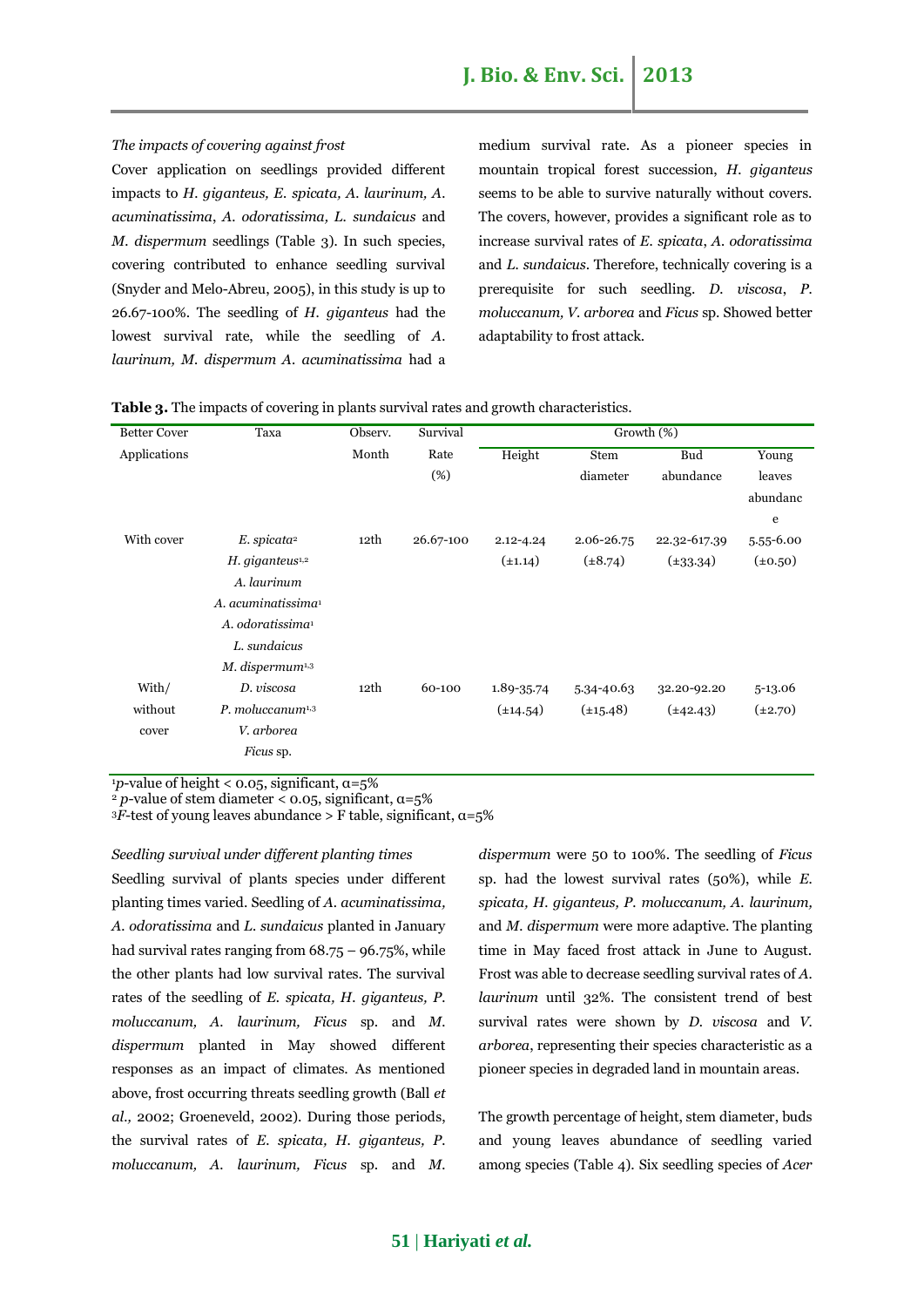*laurinum*, *Engelhardia spicata*, *Ficus* sp., *Homalanthus giganteus*, *Macropanax dispermum*, and *Pittosporum moluccanum* planted in January showed less growth. Three seedling species of *Acmena acuminatissima*, *Aglaia odoratissima* and *Lithocarpus sundaicus* planted in May showed less growth. Frost attack in June to August seems to contribute to the plant growth.

|  |  |  |  |  |  |  | Table 4. The percentage of height, stem diameter, bud and young leaves abundance of the seedling. |
|--|--|--|--|--|--|--|---------------------------------------------------------------------------------------------------|
|--|--|--|--|--|--|--|---------------------------------------------------------------------------------------------------|

| <b>Planting Time</b> | Taxa                             | Growth (%)     |               |               |               |  |  |  |
|----------------------|----------------------------------|----------------|---------------|---------------|---------------|--|--|--|
|                      |                                  | Height         | Stem diameter | <b>Bud</b>    | Young leaves  |  |  |  |
|                      |                                  |                |               | abundance     | abundance     |  |  |  |
| January              | A. acuminatissima <sup>1,2</sup> | $0.19 - 12.28$ | 21.93-70.36   | $0.32 - 4.68$ | 0.21          |  |  |  |
|                      | A. odoratissima                  | $(\pm 6.11)$   | $(\pm 12.25)$ | $(\pm 1.79)$  | $(\pm 0.06)$  |  |  |  |
|                      | L. sundaicus"                    |                |               |               |               |  |  |  |
| May                  | E. spicata"                      | $1.12 - 46.15$ | 1.71-9.77     | 4.06-13.25    | 2.50          |  |  |  |
|                      | H. giganteus <sup>3,4</sup>      | $(\pm 2.30)$   | $(\pm 3.16)$  | $(\pm 1.37)$  | $(\pm 1.77)$  |  |  |  |
|                      | P. moluccanum                    |                |               |               |               |  |  |  |
|                      | A. laurinum <sup>4</sup>         |                |               |               |               |  |  |  |
|                      | Ficus sp.                        |                |               |               |               |  |  |  |
|                      | M. dispermum                     |                |               |               |               |  |  |  |
| January              | D. viscosa                       | 4.96-34.15     | 6.50-46.25    | 1.27-10.34    | $7.50 - 8.57$ |  |  |  |
| May                  | V. arborea                       | $(\pm 16.40)$  | $(\pm 15.34)$ | $(\pm 3.60)$  | $(\pm 0.76)$  |  |  |  |
|                      |                                  | 13.28-20.54    | 6.32-9.35     | $0.08 - 9.25$ | 15.61-26.25   |  |  |  |
|                      |                                  | $(\pm 5.13)$   | $(\pm 2.14)$  | $(\pm 0.06)$  | $(\pm 7.52)$  |  |  |  |
|                      |                                  |                |               |               |               |  |  |  |

 $\frac{1}{2}$  *p*-value of height < 0.05, significant,  $\alpha = 5\%$ 

**<sup>2</sup>** *p*-value of stem diameter < 0.05, significant, α=5%

**<sup>3</sup>** *p*-value of bud abundance < 0.05, significant, α=5%

 $4\overline{F}$ -test of young leaves abundance > F table, significant,  $\alpha$ =5%

#### *Seedling classification*

Based on the cluster (80% similarity) and bi-plot analysis, the seedling of plants in the restoration experimental block can be classified into six groups with similarity of more than 80% (Fig. 2). Group I and II are more closely related in term of growth characteristics. Abundant old and fallen leaves characterized plant seedling species in group I and II. There are two reasons for such phenomena. Firstly, the abundant old and fallen leaves may represent the physiological process of the seedling to avoid water deficit due to dry season (Yulistyarini and Ariyanti, 2004). Secondly, there was also an impact of frost stress in June to August. Frost is able to damage the plant and lead to dark leave color changing to brown (Richter, 2009). Species in such group has least adaptive growth.

Species in groups III and VI had middle adaptation rate. *D. viscosa* seedling showed middle to most adaptive rate of adaptation. In both planting seasons, this species was able to grow and was competitive to invasive shrubs. This species was also flexible to plant cover treatment. *D. viscosa* is considered as a pioneer species with fast growing characteristics (Van Steenis, 2010). Another species that has similar characteristics with *D. viscosa* is *V. arborea* seedling. Overall, such species showed positive signs of growth in stem diameter, height, mature leaves and degree of competitiveness to invasive shrubs on the first sixmonth observation.



**Fig. 1.** The plot of planting experimental in the restoration block in study area.

# **52** | **Hariyati** *et al.*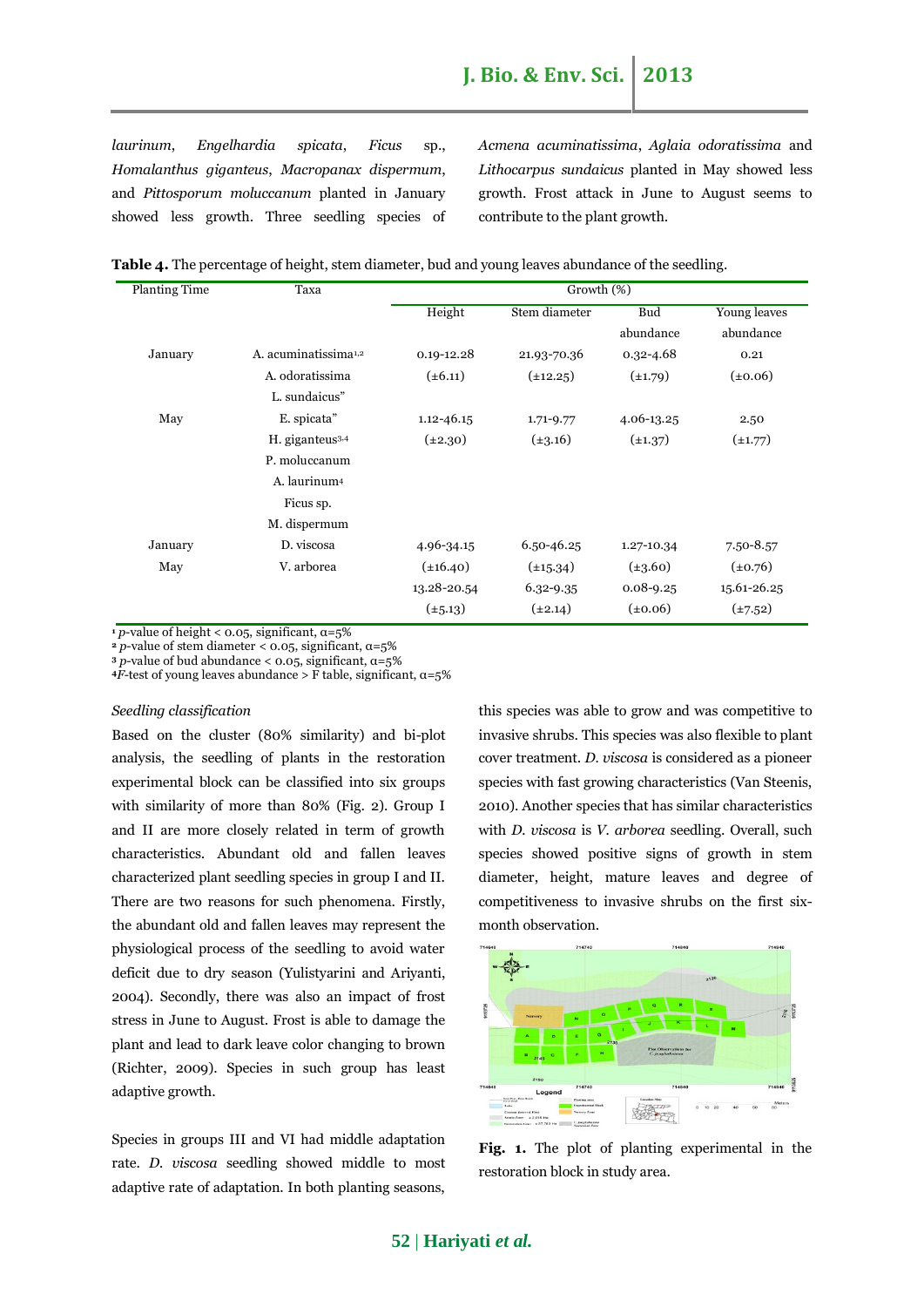The species in the last two groups, IV and V, were the most adaptive ones. The seedling in these groups are characterized by positive stem diameter and height, bud abundance, young and mature leaves on month twelfth of observation, and high survival rates. The most adaptive tree seedlings were the pioneer species, i.e. *D. viscosa*, *E. spicata, P. moluccanum* and *V. arborea,* while on climax tree seedlings of *A. odoratissima.* Except for *H. giganteus* showed less adaptation rate. The problems with the latter species seem to be related to technical planting. Coll (2008) suggested on the use of native tree species having high adaptation to local environment, which finally will contribute to success of reintroduction programs.



Fig. 2. Cluster of native species seedling growth by PAST program (80% Similarity).

Explanations Dv\*: *Dodonaea viscosa*, Es\*: *Engelhardia spicata*, Hg\*: *Homalanthus giganteus*, Pm\*: *Pittosporum moluccanum*, Va\*: *Vernonia arborea*, Ace: *Acer laurinum*, Acm: *Acmenna acuminatissima*, Ao: *Aglaia odoratissima*, Ls: *Lithocarpus sundaicus,* Md: *Macropanax dispermum*. 1: planted in January, clear invasive shrubs, without cover; 2: planted in January, clear invasive shrubs, with cover, 3: planted in January, with invasive shrubs, without cover; 4: planted in January, with invasive shrubs, with cover; 5: planted in May, with invsive shrubs, without cover; 6: planted in May, with invasive shrubs, with cover



**Fig. 3.** Bi-plot of native species seedling growth by PAST program Explanation: Group I and II were not adaptive, Group III and VI were less adaptive, Group IV and V were very adaptive.

### **Conclusion**

Selecting native seedlings for plant restoration programs in tropical mountain forest is important. In Ranupani area, the prospective native plant species are *Acer laurinum* Hassk., *Acmena acuminatissima* (Blume) Merr. & L.M. Perry, *Aglaia odoratissima* Blume, *Dodonaea viscosa* Jacq., *Engelhardia spicata* Bl., *Ficus* sp., *Homalanthus giganteus* Zoll. & Mor., *Lithocarpus sundaicus* (Blume) Rehd. *Macropanax dispermum* Kuntze., *Pittosporum moluccanum* (Lamk.) Miq. and *Vernonia arborea* Buch.-Ham. These species have different responses to the planting environment (the absence and presence of exotic species), planting time, and covering application. Based on plant's evaluation, those species can be classified into six groups. These groups fundamentally can be clustered in three clusters, namely plant with less adaptation, plant with moderate to good adaptation, and plant with most adaptation characteristics. Pioneer species show good growth performance in the initial restoration program, and therefore such species should be promoted in the first step of forest restoration.

### **Acknowledgement**

We would like to send our gratitude to JICA-RECA Indonesia and BTSNP for facilitating and supporting this study. Sincere thanks are also addressed to those who have helped us a lot in the fields.

#### **References**

**Arisoesilaningsih E, Soejono, Widyati A,**  Palupi I, Kiswojo. 2001. Reproductive activity of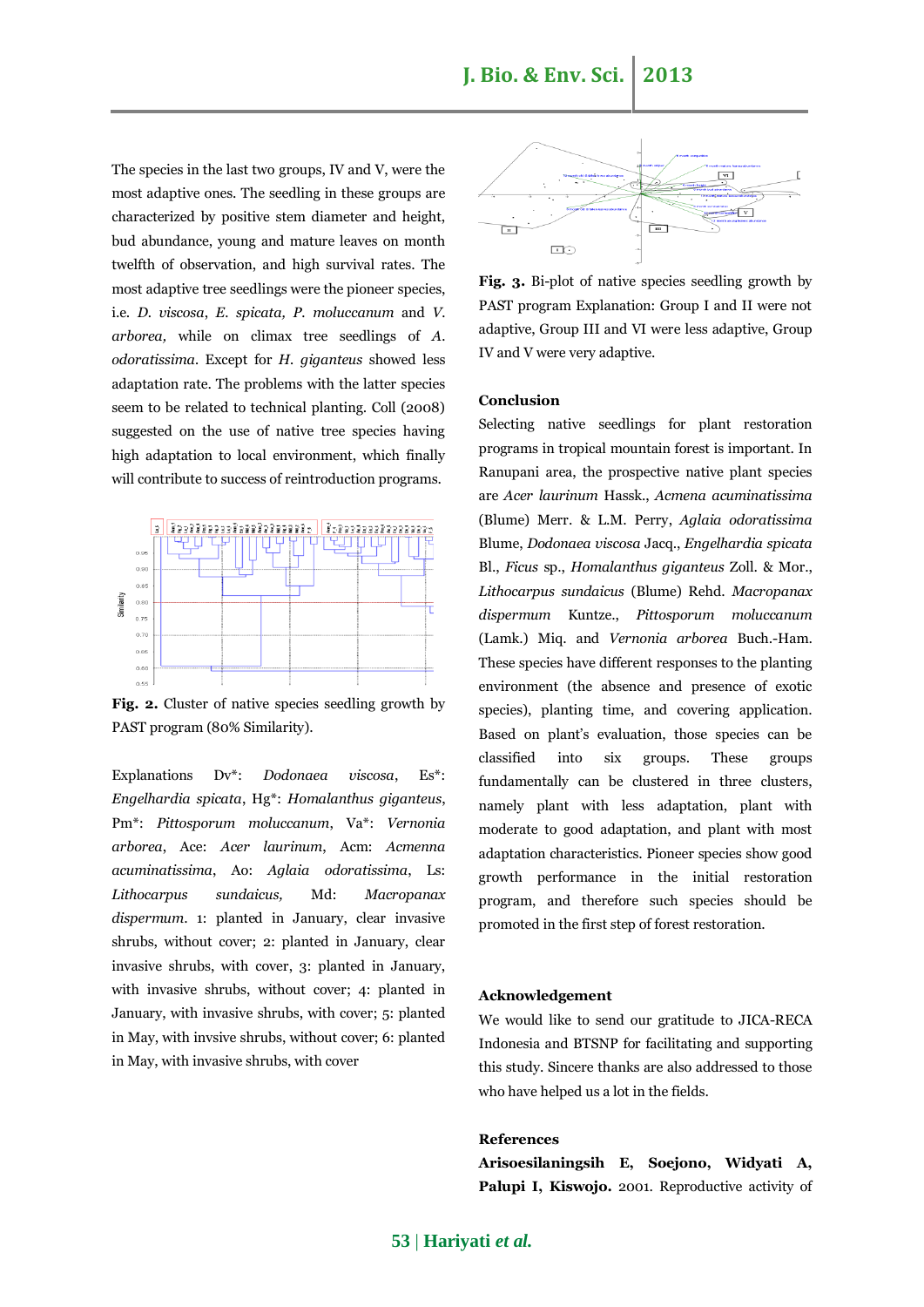three dry land rare trees species in Purwodadi Botanical Garden. In: Arisoesilaningsih E, Yanuwiadi B, Indriyani S, Ariyanti EE, Yulia DW, Soejono, Eds. Proceeding of National Seminar of Conservation and Resourcing Dry Land Plants, LIPI Purwodadi Botanical Garden and Mathematics and Natural Sciences Faculty, Brawijaya University, 69-75.

**Ball MC, Egerton J, Lutze JL, Gutschick VP, Cunningham RB.** 2002. Mechanisms of competition: thermal inhibition of tree seedling growth by grass. Oecologia **133(2)**, 120-130. <http://dx.doi.org/10.1007/s00442-002-1044-z>

**Brauman KA, Daily GC, Duarte TKE, Mooney HA.** 2007. The nature and value of ecosystem services: an overview highlighting hydrologic services. Annual Review Environment Resources **32**, 67-98. DOI:

[http://dx.doi.org/10.1146/annurev.energy.32.031306](http://dx.doi.org/10.1146/annurev.energy.32.031306.102758) [.102758](http://dx.doi.org/10.1146/annurev.energy.32.031306.102758)

**Coble DW, Cao QV, Jordan L.** 2012. An annual tree survival and diameter growth model for Loblolly and Slash Pine plantations in East Texas. Southern Journal of Applied Forestry **36(2)**, 79-84. <http://dx.doi.org/10.5849/sjaf.10-032>

**Cole RJ, Holl KD, Keene CL, Zahawi RA.** 2010. Direct seedling of late-successional trees to restore tropical montane forest. Journal of Forest Ecology and Management **261(Issue 10)**, 1590-1597. <http://dx.doi.org/10.1016/j.foreco.2010.06.038>

**Coll M.** 2008. A guide to growing Ireland's native trees in celebration of a new Millennium. The People's Millenium Forests. Northern Ireland.

**Cordeiro NJ, Howe HF.** 2001.Low recruitment of trees dispersed by animals in African forest fragments. Conservation Biology **15(6),** 1733-1741. <http://dx.doi.org/10.1046/j.1523-1739.2001.99579.x>

**D'odorico P, Fuentes JD, Pockman WT, Collins SL, He Y, Medeiros JS, Dewekker S,**  Litvak MY. 2010. Positive feedback between microclimate and shrub encroachment in the Northern Chihuahuan desert. Ecosphere, ESAJournal **1(6),** Article 17, 1-11**.**  <http://dx.doi.org/10.1890/ES10-00073.1>

**Ellefson PV.** 2000. The Safety of Our Forests and the Prosperity of Our People Has Gifford Pinchot's Regulatory Vision Been Realized? Journal of Forestry **98(5)**, 14-22.

**Groeneveld EV, Rochefort L.** 2002. Nursing plants in peatland restoration: on their potential use to alleviate frost heaving problems. Suoseura **53(3- 4)**, 73-85.

**Guerrant EO, Kaye TN.** 2007. Reintroduction of rare and endangered plants: common factors, questions and approaches. Australian Journal of Botany **55**, 362-370**.**

<http://dx.doi.org/10.1071/BT06033>

**Hairiah K, Rahayu S.** 2007. Measurement of 'carbon stock' in varies land use, Bogor. World Agroforestry Centre-ICRAF, SEA Regional Office, University of Brawijaya, Indonesia, 77.

**Hakim L.** 2011. Cultural landscapes of Tengger Highland, East Java, In: Hong SK, Wu J, Kim JE, Nakagoshi N, Eds. Landscape ecology in Asian cultures. Springer. Tokyo, 69-82. [http://dx.doi.org/10.1007/978-4-431-87799-8\\_6](http://dx.doi.org/10.1007/978-4-431-87799-8_6)

**Hakim L.** 2012. Project on capacity building for restoration of ecosystems in conservation areas: Ranu Pani – Ranu Regulo, Bromo Tengger Semeru, National Park. JICA & Brawijaya University. Malang. Unpublished.

**Hakim L, Retnaningdyah C, Sunaryo, Yanuwiadi B.** 2011. Project on capacity building for restoration of ecosystem in conservation area: basic survey for Ranu Pani – Ranu Regulo restoration project, JICA- Ministry of Forestry- Dept. of Biology